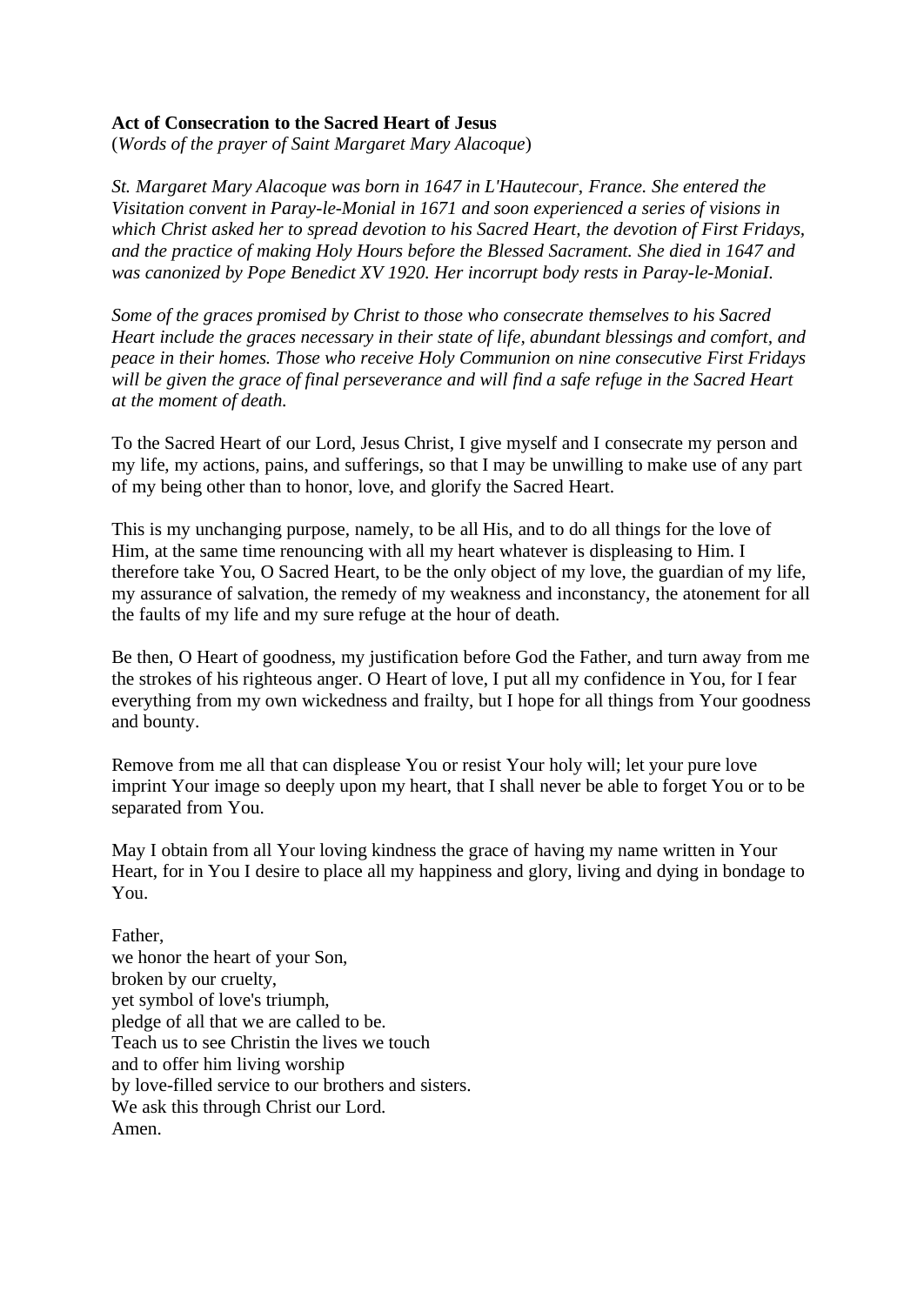## **Litany of the Sacred Heart of Jesus**

*In 1899 Pope Leo XIII approved this Litany of the Sacred Heart of Jesus for public use. This litany is actually a synthesis of several other litanies dating back to the 17th century.*

| Lord, have mercy.   | Lord, have mercy.   |
|---------------------|---------------------|
| Christ, have mercy. | Christ, have mercy. |
| Lord, have mercy.   | Lord, have mercy.   |

God the Father of Heaven, **Have mercy on us.** God the Son, Redeemer of the world, God the Holy Spirit, Holy Trinity, one God, Heart of Jesus, Son of the Eternal Father, Heart of Jesus, formed by the Holy Spirit in the womb of the Virgin Mother, Heart of Jesus, one with the eternal Word, Heart of Jesus, infinite in majesty, Heart of Jesus, holy temple of God, Heart of Jesus, tabernacle of the Most High, Heart of Jesus, house of God and gate of heaven, Heart of Jesus, aflame with love for us, Heart of Jesus, source of justice and love, Heart of Jesus, full of goodness and love, Heart of Jesus, wellspring of all virtues, Heart of Jesus, worthy of all praise, Heart of Jesus, King and center of all hearts, Heart of Jesus, treasure house of wisdom and knowledge, Heart of Jesus, in whom there dwells the fullness of God, Heart of Jesus, in whom the Father is well pleased, Heart of Jesus, from whose fullness we have all received, Heart of Jesus, desire of the eternal hills, Heart of Jesus, patient and full of mercy, Heart of Jesus, generous to all who turn to You, Heart of Jesus, fountain of life and holiness, Heart of Jesus, atonement for our sins, Heart of Jesus, overwhelmed with insults, Heart of Jesus, broken for our sins, Heart of Jesus, obedient even to death, Heart of Jesus, pierced by a lance, Heart of Jesus, source of all consolation, Heart of Jesus, our life and resurrection, Heart of Jesus, our peace and reconciliation, Heart of Jesus, victim for our sins, Heart of Jesus, salvation of all who trust in You, Heart of Jesus, hope of all who die in You, Heart of Jesus, delight of all saints,

Lamb of God, you take away the sins of the world, **Have mercy on us**. Lamb of God, you take away the sins of the world, **Have mercy on us**. Lamb of God, you take away the sins of the world, **Have mercy on us.** Jesus, gentle and humble of Heart, **Touch our hearts and make them like your own.**